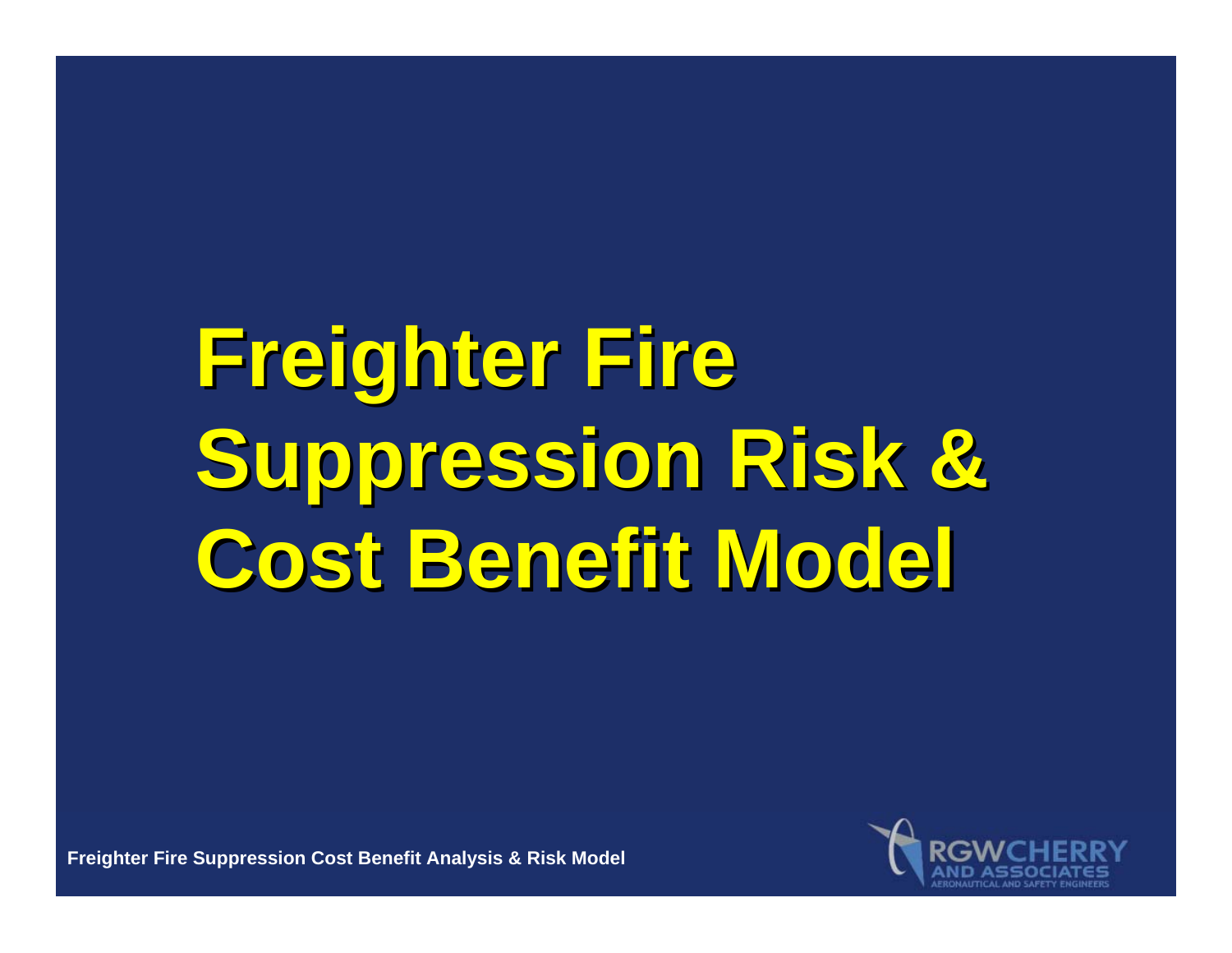### **OVERVIEW**

**Following in-flight fire occurrences on US registered freighter airplanes, where it is suspected that lithium batteries have had an involvement, the Federal Aviation Administration (FAA) AND Transport Canada** have commissioned the **development of Risk and Cost Benefit Models to evaluate potential mitigation strategies.**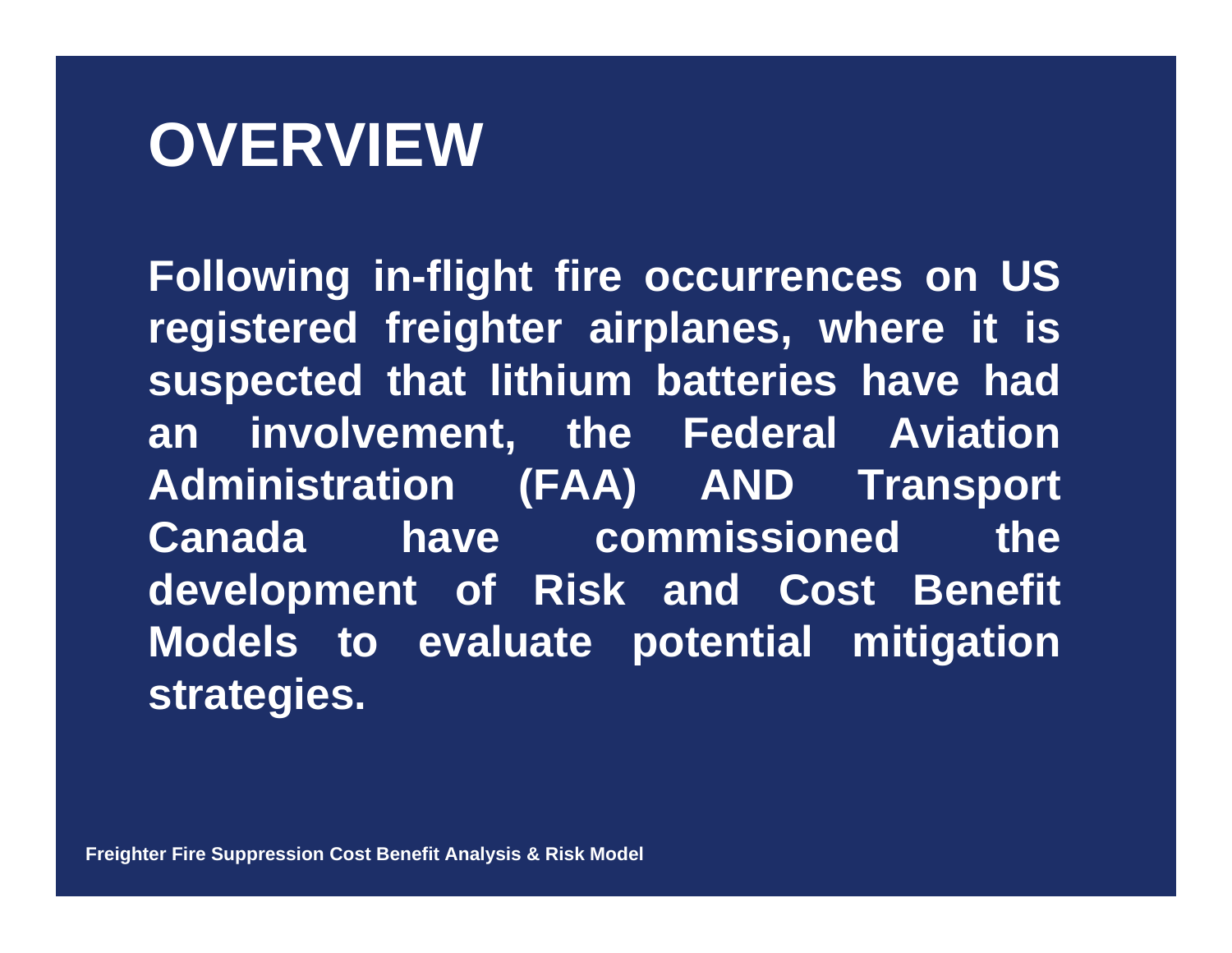### **OBJECTIVES The Broad Objectives of the Study are to:**

**Develop a Risk Model to assess the number of accidents likely to be experienced by the US fleet attributable to Freighter Fires** 

**Develop a Cost Benefit Model to assess Cost Benefit Ratios based on User Inputs for 7 Mitigation Strategies identified by the FAA**

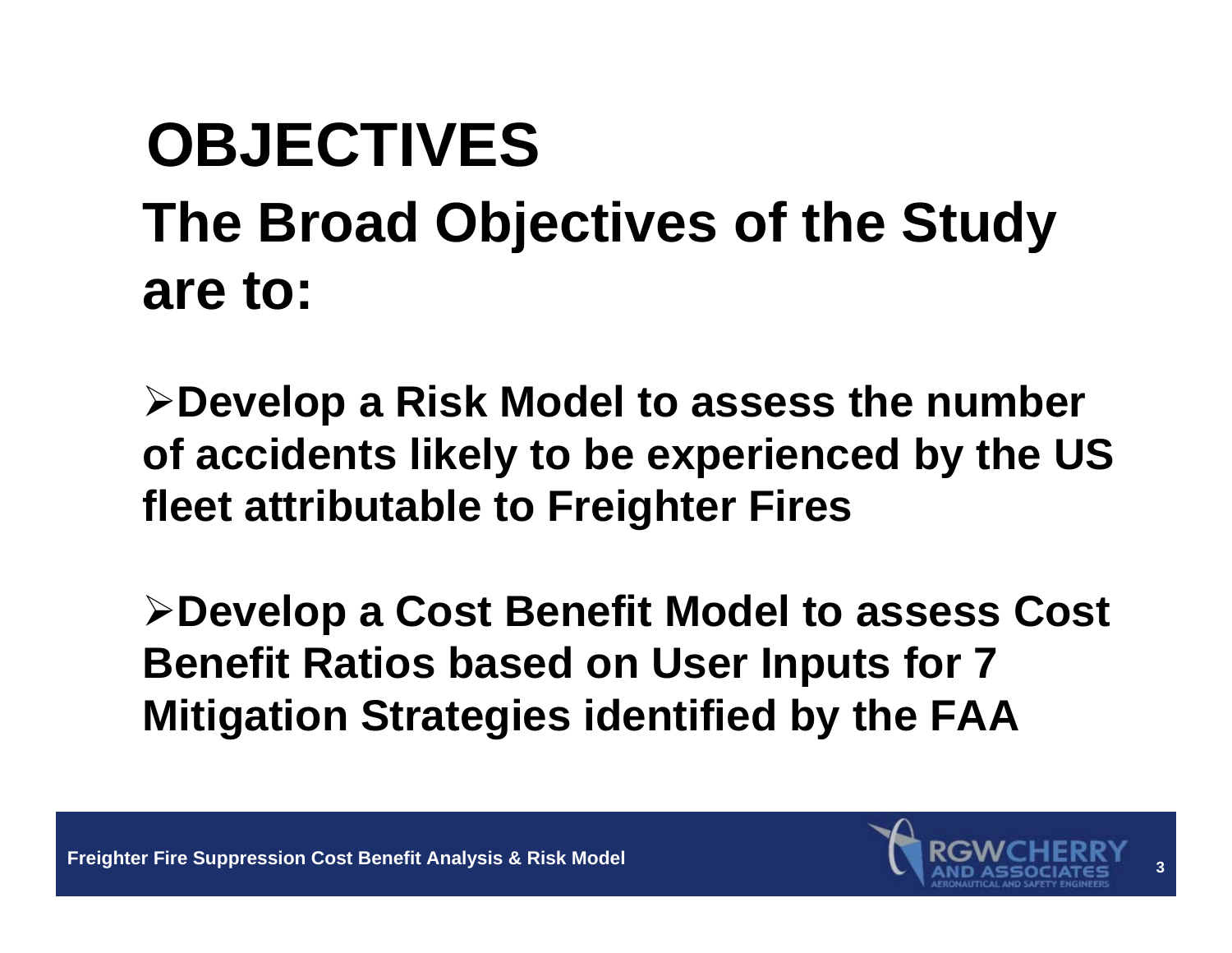# **MITIGATION STRATEGIES**

- **1. Cargo Compartment Suppression**
- **2. External Container Suppression**
- **3. Internal Container Suppression**
- **4. Fire Hardened Containers**
- **5. Pallet Covers**
- **6. Primary Lithium Battery Boxes**
- **7. Secondary Lithium Battery Boxes**

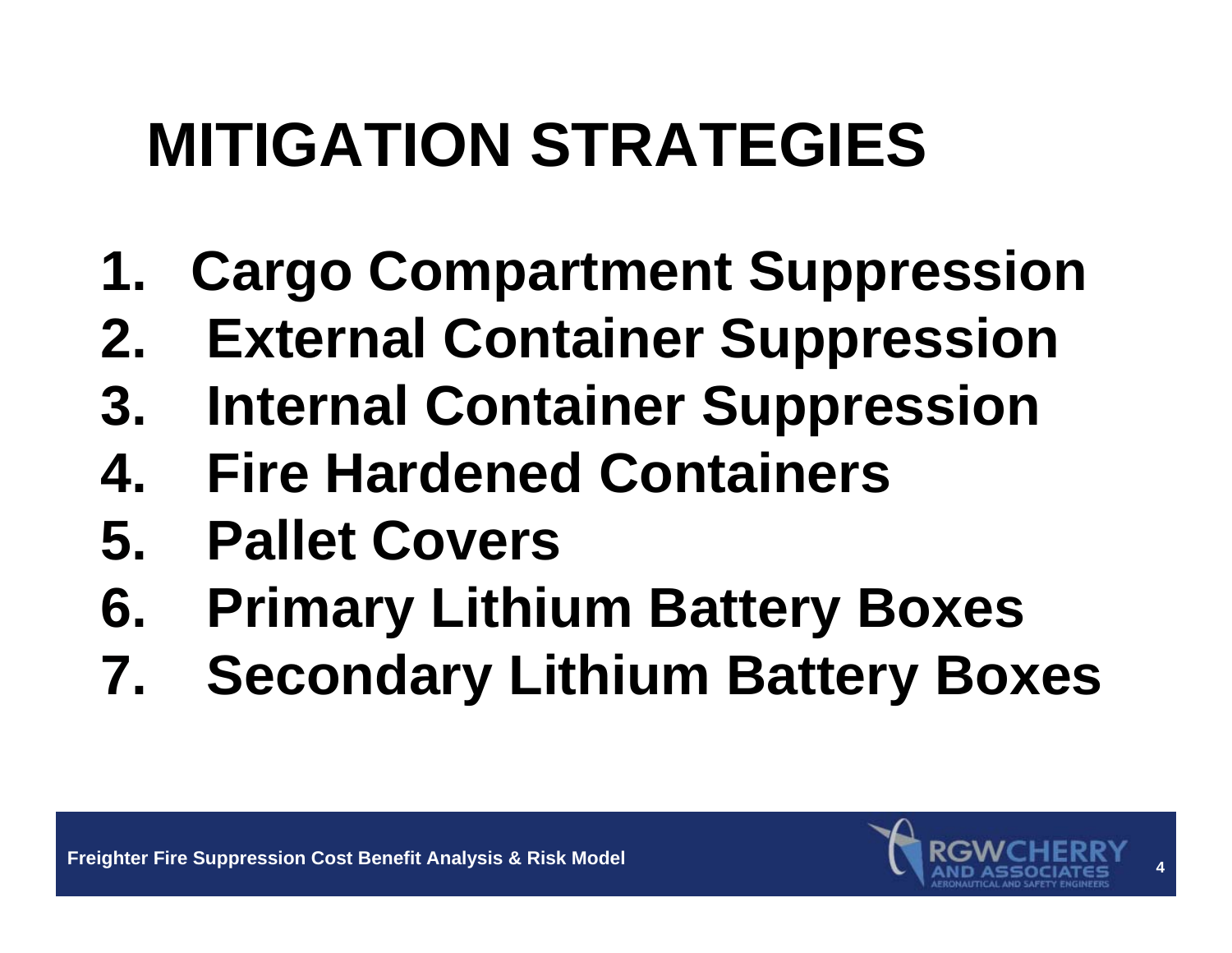# **MODEL OVERVIEW**

- **A Monte Carlo Simulation model has been developed in Microsoft Excel**
- **The model considers each freighter airplane type in the 2010 US fleet individually and in combination**
- **The model assesses Cost Benefit Ratios and the likely future number of accidents, through to 2025 for any selected combination of proposed mitigation strategies.**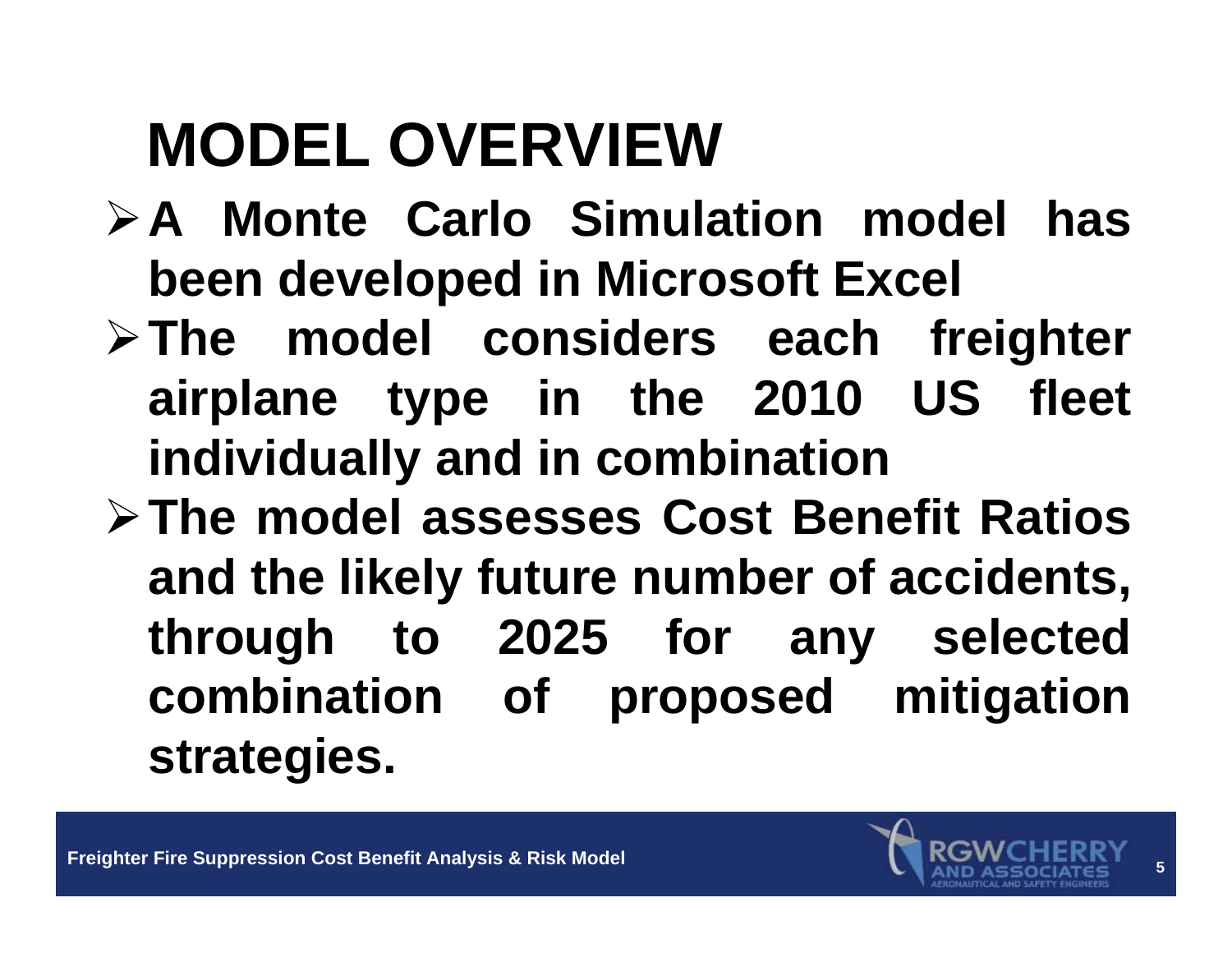### **MITIGATION FACTOR**

#### **Currently Assumed Mitigation Factor Values**

|                                        | <b>Battery Cargo</b> |                      |                      | <b>Other Cargo</b>   |                      |                      |
|----------------------------------------|----------------------|----------------------|----------------------|----------------------|----------------------|----------------------|
|                                        | <b>Containers</b>    | <b>Pallets</b>       | <b>Loose Cargo</b>   | <b>Containers</b>    | <b>Pallets</b>       | <b>Loose Cargo</b>   |
|                                        | 0.55                 | 0.4                  | 0.05                 | 0.65                 | 0.3                  | 0.05                 |
| <b>Mitigation System</b>               | <b>Effectiveness</b> | <b>Effectiveness</b> | <b>Effectiveness</b> | <b>Effectiveness</b> | <b>Effectiveness</b> | <b>Effectiveness</b> |
| <b>CARGO COMPARTMENT SUPPRESSION</b>   | 0.95                 | 0.95                 | 0.95                 | 0.95                 | 0.95                 | 0.95                 |
| <b>EXTERNAL CONTAINER SUPPRESSION</b>  | 0.8                  | $\boldsymbol{0}$     | $\mathbf 0$          | 0.9                  | 0                    | 0                    |
| <b>INTERNAL CONTAINER SUPPRESSION</b>  | 0.8                  | $\boldsymbol{0}$     | $\boldsymbol{0}$     | 0.9                  | 0                    | 0                    |
| <b>FIRE HARDENED CONTAINERS</b>        | 0.95                 | $\mathbf 0$          | $\mathbf 0$          | 0.95                 | 0                    | 0                    |
| <b>PALLET COVERS</b>                   | $\mathbf 0$          | 0.8                  | $\boldsymbol{0}$     | $\mathbf 0$          | 0.9                  | $\bf{0}$             |
| <b>PRIMARY LITHIUM BATTERY BOXES</b>   | 0.4                  | 0.4                  | 0.4                  | $\mathbf 0$          | $\mathbf 0$          | $\mathbf 0$          |
| <b>SECONDARY LITHIUM BATTERY BOXES</b> | 0.4                  | 0.4                  | 0.4                  | 0                    | 0                    | 0                    |

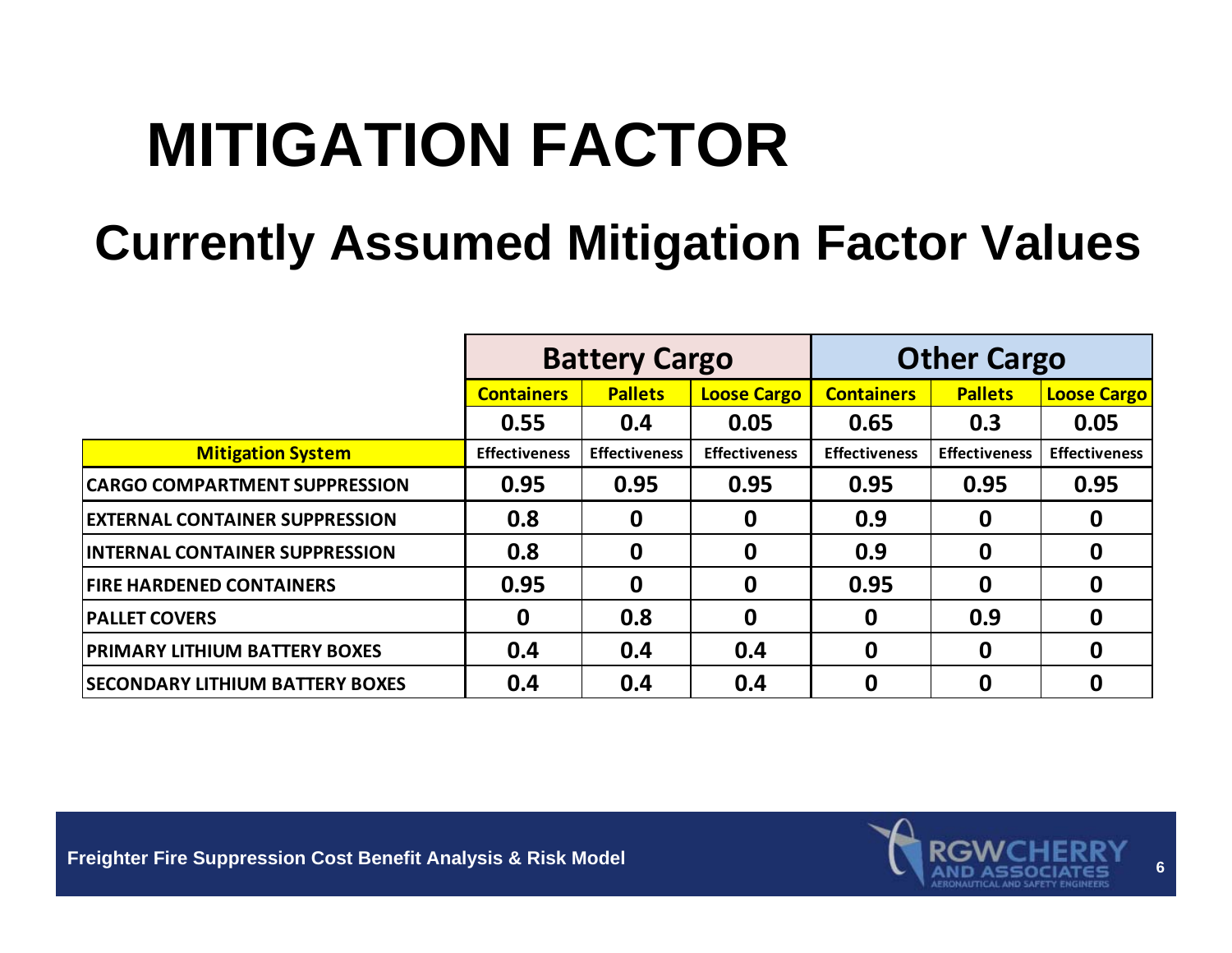

**If there was no increase in the threat of freighter fires due to batteries**

| <b>PERIOD</b> | <b>CUMULATIVE</b><br><b>RTM</b> | <b>NUMBER OF</b><br><b>FIRE</b><br><b>ACCIDENTS</b> |
|---------------|---------------------------------|-----------------------------------------------------|
| 1967 - 2010   | 624 x 10 <sup>9</sup>           | $\overline{a}$                                      |
| 2011 - 2020   | $365 \times 10^9$               | $\mathbf{z}$                                        |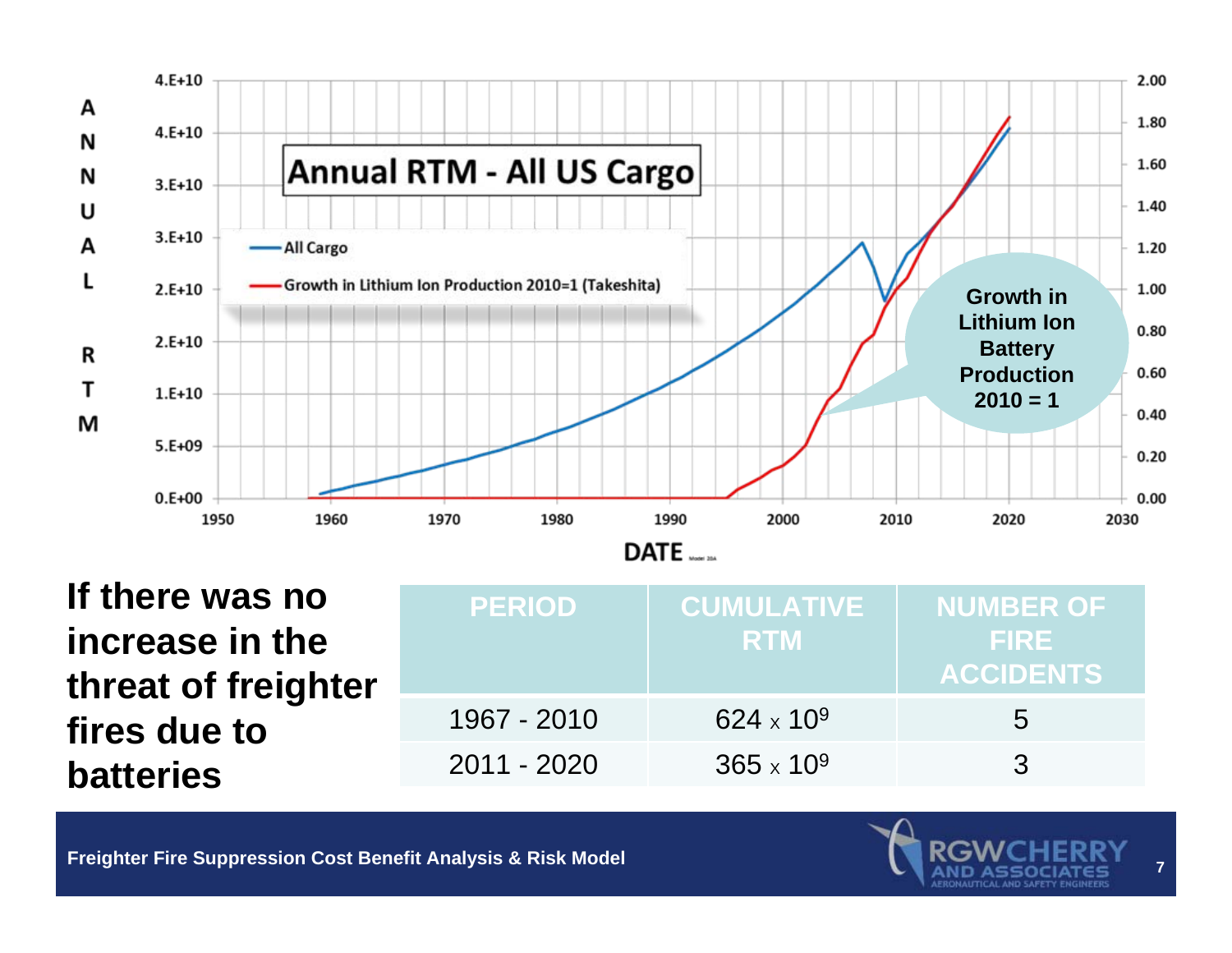#### **BATTERY FIRE RELATED INCIDENTS**